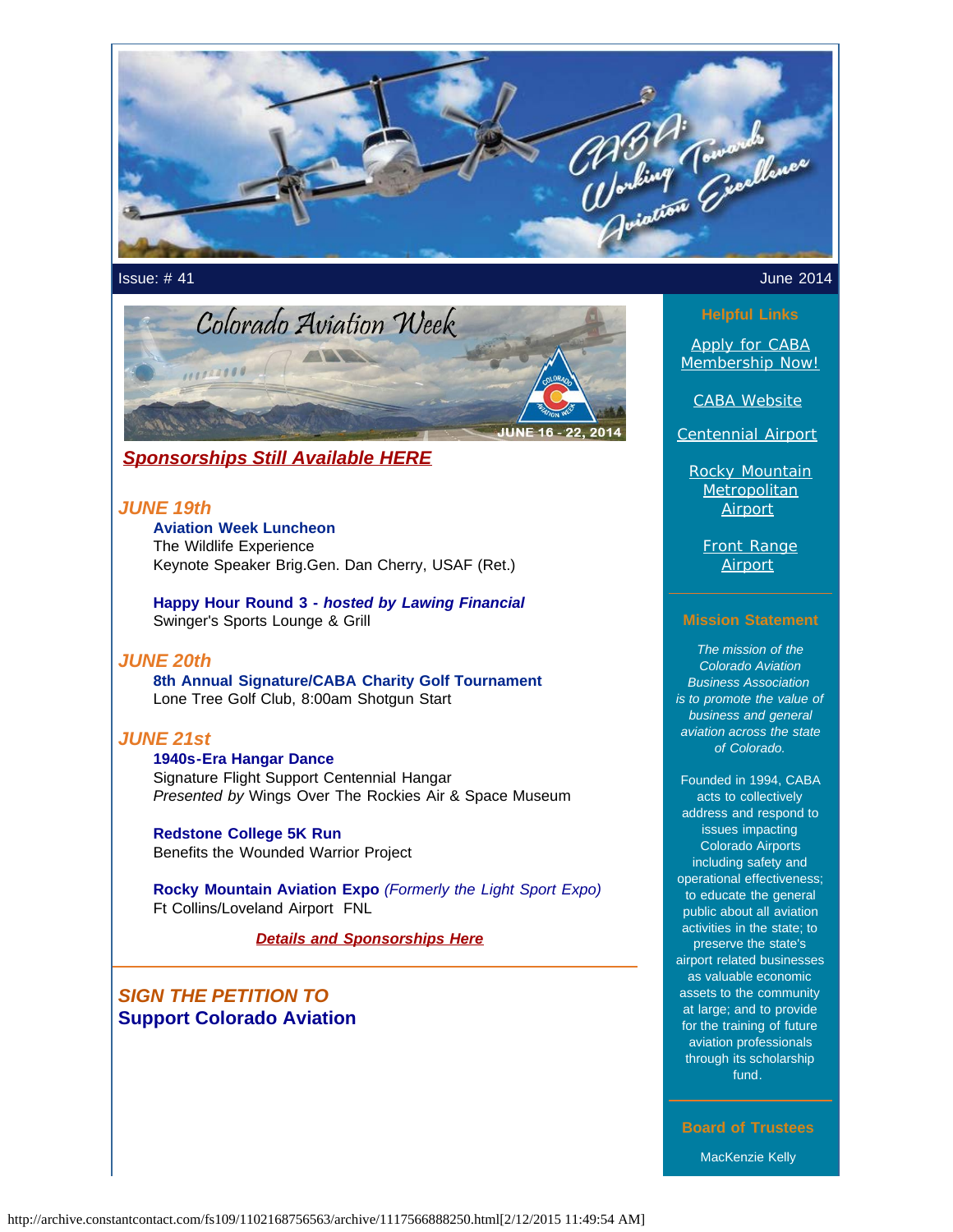Introducing the Support Colorado Aviation License Plate Project. The goal of the plate project is to raise awareness to the impact of aviation across the State of Colorado and how aviation impacts a multitude of Colorado industries. [Visit the webpage for more info and to sign the petition.](http://www.supportcoloradoaviation.com/?utm_source=Newsletter+June+2014&utm_campaign=June+2014+Newsletter&utm_medium=email)

## *FEATURE YOUR COMPANY HERE!* **Share your industry experience**



What impact do you or your company have on the aviation industry? Help us share your story, and spread the good word of aviation!

Do you want to be the next featured member or company? Just submit a relevant topic of 500 words or less to: *[newsletter@mycaba.org](mailto:bdavies@mycaba.org)* 

#### *VOLUNTEERS WANTED* **Committees can use your help!**

Serving on a committee is a great way to network with fellow aviation professionals in all areas. All of our volunteers are people just like yourself who put a little extra effort into doing the things that make CABA a better organization. Join the CABA action team and you *WILL* have a positive impact on the aviation community in Colorado.

Standing Committees are: Legislative, Educational Outreach, Membership, Regional Groups, Industry Groups, and Marketing/Communications. *They ALL welcome more participation!*

## **VOLUNTEER**

*Or contact: [info@mycaba.org](mailto:info@mycaba.org)*

## *CALL TO ACTION*  **Help defeat user fees!**

The FY 2015 budget proposal submitted by President Obama contains per-flight user fees targeting turbine-powered GA aircraft.

#### (Chairwoman)

Mike Straka (Vice Chair) Chris Leach (Secretary) Carolyn LaPerriere (Treasurer)

Scott Dulaney (Membership Director)

> Barry Stidham (Past Chair)

Tiffany Hiler Kenn Kline Gene Langfeldt Ty Little Malachi O'Neill Sunny Reifel Iver Retrum Kandi Spangler Chris Swathwood

Susan Walker (Intern)



# **MAKE DONATION**

http://archive.constantcontact.com/fs109/1102168756563/archive/1117566888250.html[2/12/2015 11:49:54 AM]